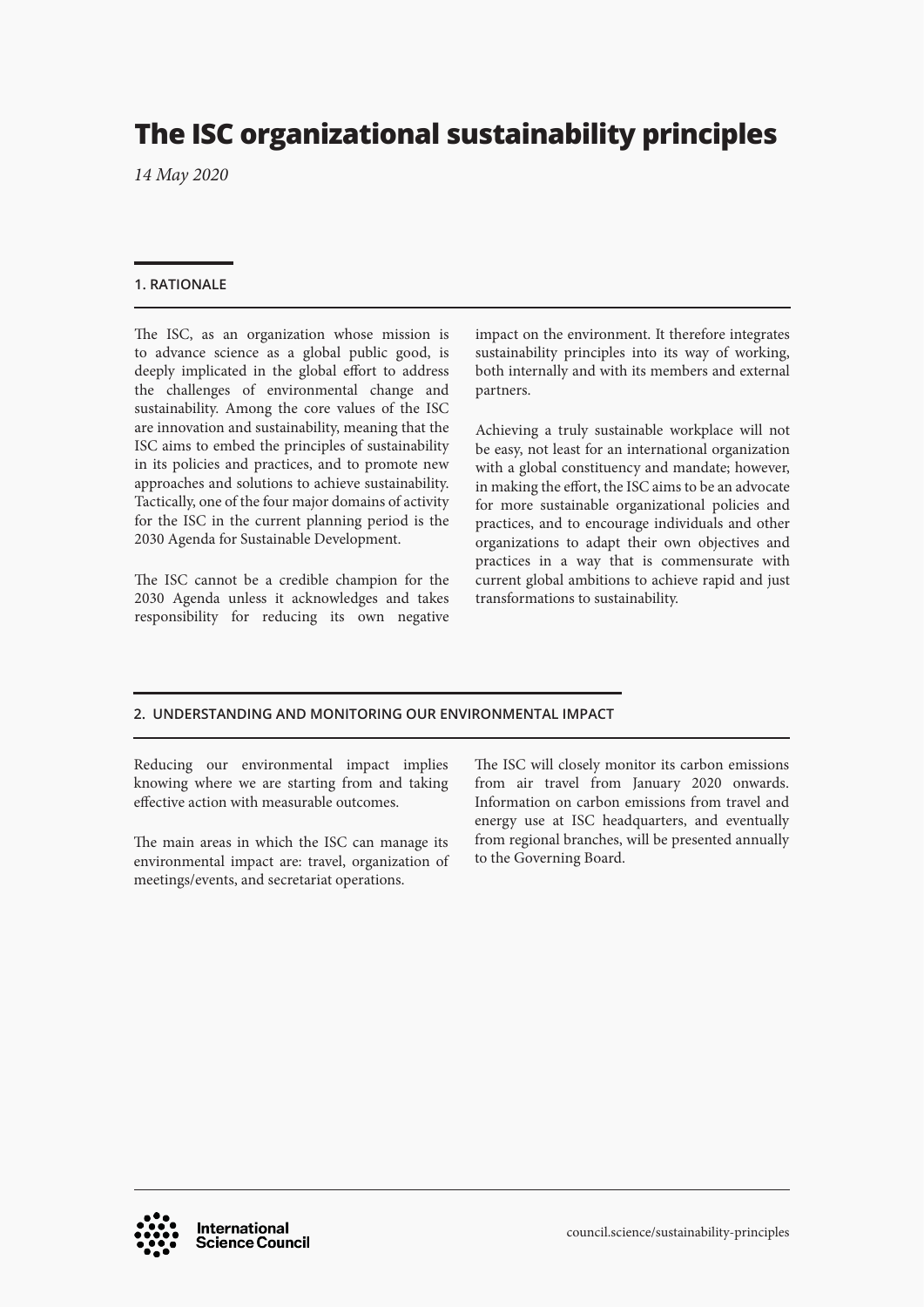## **3. MANAGING OUR ENVIRONMENTAL IMPACT**

# *a. Air Travel*

Carbon emissions from travel, particularly from long-haul flights, far outweigh any other environmental impact of ISC activity on a quantitative basis.

Carbon off-setting of air travel emissions will be a standard practice. The ISC will record and offset the emissions of all people travelling at the expense of the ISC (including invited meeting participants). The carbon emissions of travel and the associated off-setting costs will be calculated with the *atmosfair* carbon emissions calculator (see atmosfair.de/en).

The cost of off-setting carbon emissions may be invested either in technology that would facilitate virtual meetings, thereby reducing the need for travel, or in certified carbon mitigation projects.

*Carbon off-setting must, however, be in addition to efforts to reduce travel.* 

The ISC will take a number of measures to minimize its carbon emissions from travel, chiefly:

- Careful consideration of the need for, and the anticipated positive and negative impact (scientific, professional and environmental) of any trip or convening.
- Systematic consideration of alternatives to travel-intensive meetings, such as teleconferencing or nodal meetings.
- Prioritization of lower-carbon forms of transport where practicable (e.g. trains over planes, direct over indirect flights).

## *b. Meetings and events*

ISC meetings and events, whether organized inhouse, in other locations and/or in partnership with other organizations, should include sustainability as a criterion for choosing locations, venues, catering and materials. Sustainability considerations and principles (see Annex A) should be agreed with partner organizations before committing to coorganize an event.

## *c. Operations*

Reducing energy use and material waste in buildings and secretariat activities, including publishing practices, is another important way to reduce an organization's impact on the environment. The principle should be: refuse, reduce, re-use, recycle.

The ISC will conduct an internal sustainability audit of its workplace operations on an annual basis (see Annex B).

The ISC will provide guidance to its staff on how to minimize negative environmental impact in the workplace.

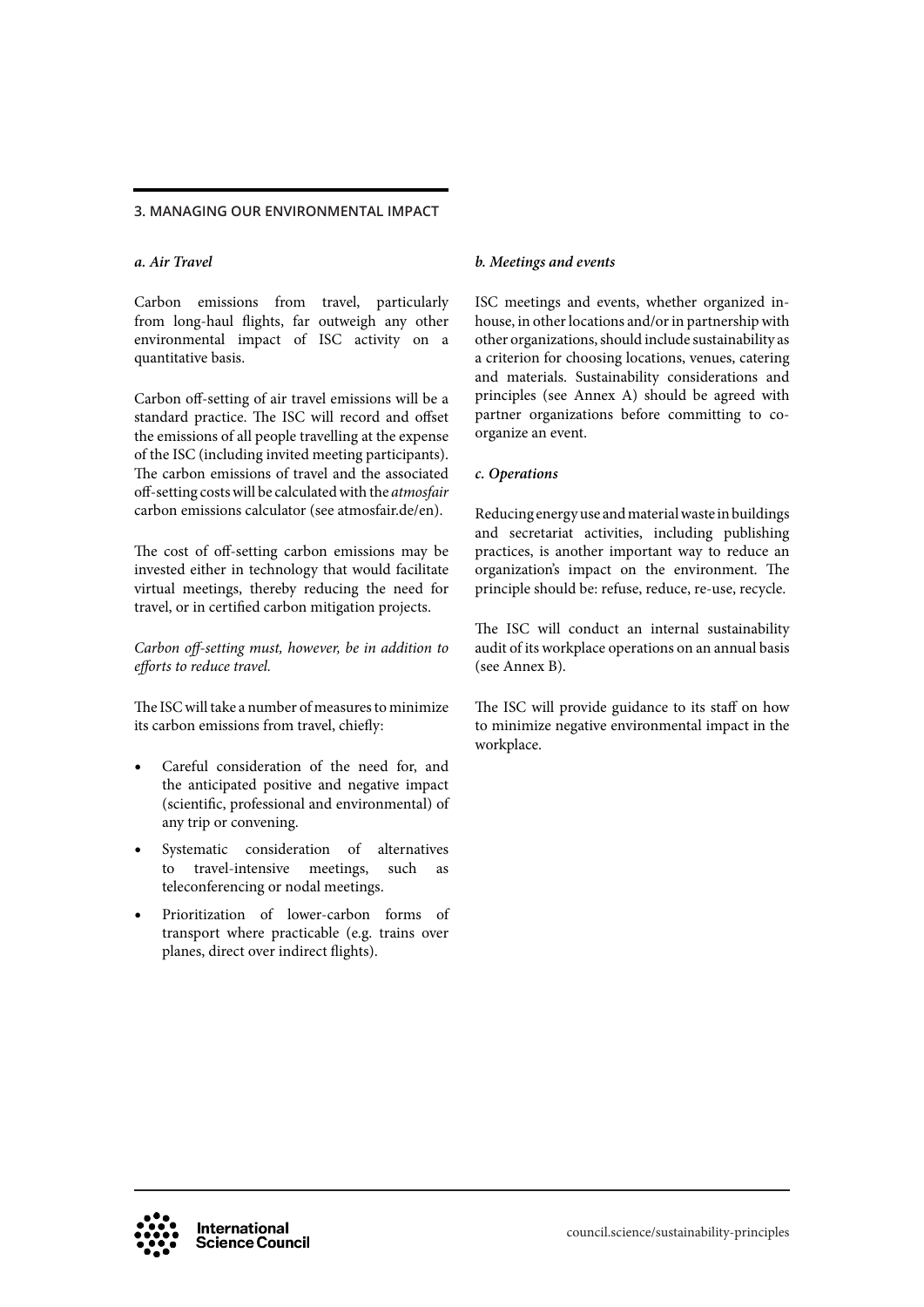Above all, the ISC aims to foster a culture of sustainability within and outside the organization.

Financial and staff resources will be made available for support of sustainability efforts, including training for sustainability in the workplace. The organization will appoint a designated sustainability officer, responsible for monitoring and driving forward implementation of the ISC sustainability principles and for being a point of reference for staff.

Feedback will be given to the staff, governing bodies and members on the organization's sustainability efforts and progress, and their input will be solicited, on a regular basis.

All ISC staff and governing or advisory body

members should be requested to confirm that they have read and will adhere to the ISC sustainability principles at the beginning of every year. The sustainability principles will be shared with ISC members annually, and sharing of good practice among members will be welcomed and facilitated.

The sustainability principles and internal guidelines will be reviewed and updated annually, on the basis of feedback and learning, including with members, and according to the latest scientific knowledge and technologies available.

Finally, the ISC will advocate for organizational sustainability by addressing the topic and making reference to the ISC sustainability principles in all meetings and publications and on its website.

**ACKNOWLEDGEMENTS:** *The ISC was inspired by many organizations and their policies in the preparation of these principles, including: Future Earth, C40 Cities, Global Climate Observing System (GCOS), Trades Union Congress, atmosfair*

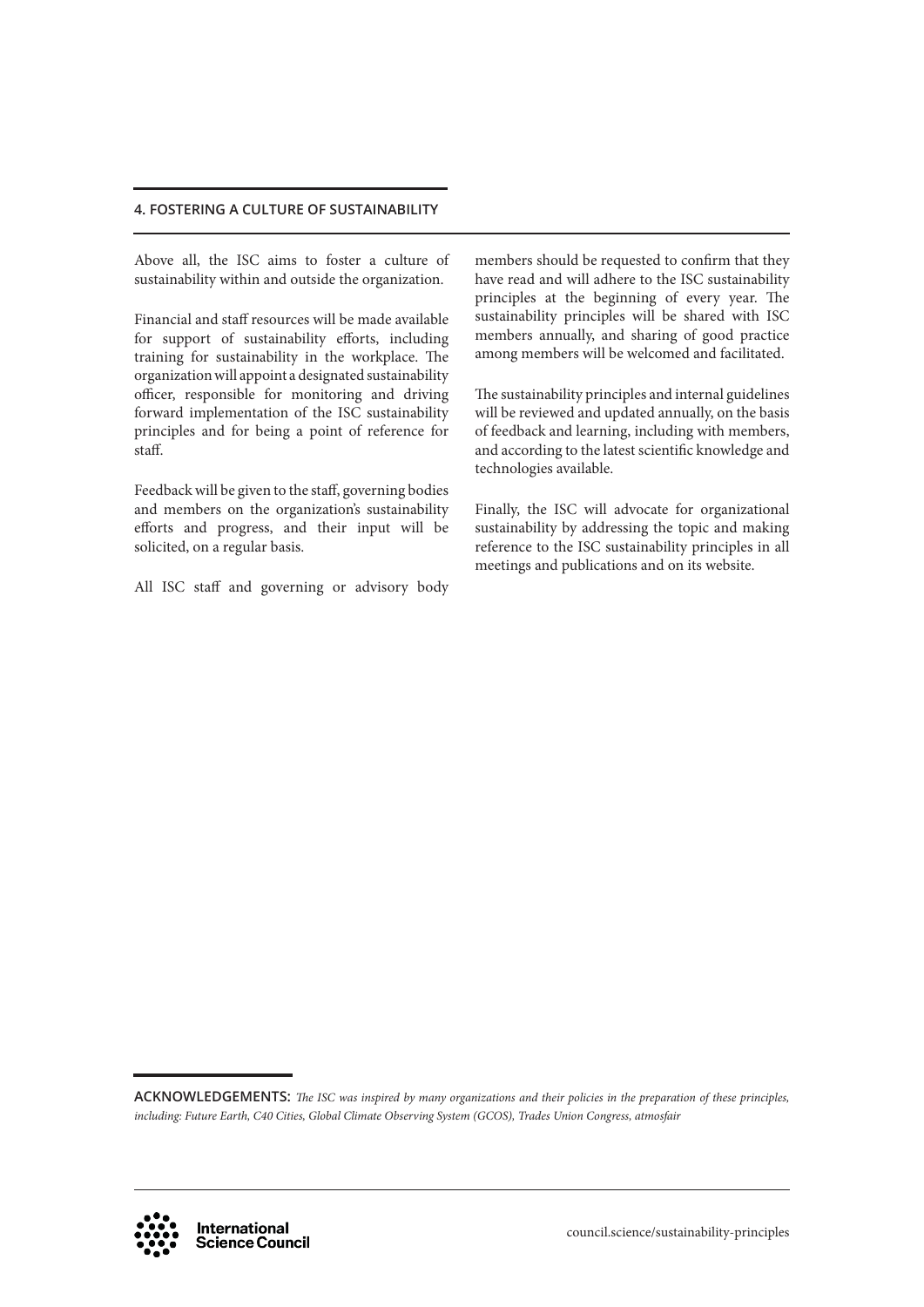# **ANNEX A: The ISC sustainable event checklist**

*This checklist is intended solely as an aide to ISC staff in the preparation of meetings.* 

### **BEFORE DECIDING TO ORGANIZE AN EVENT: LOCATION AND SUPPLIERS:**

1. Consider the likely positive scientific or other impact of the event, in relation to the negative environmental or other impact.

2. Consider whether the meeting or individual participation could be organized virtually. The ISC has a range of technologies to accommodate virtual meetings, including desktop videoconferencing and a professional videoconference room.

### **CATERING:**

3. Offer local seasonal foods, at least 50% vegetarian and no red meat.

4. Offer local beverages and serve fair-trade coffee and tea.

5. Choose a caterer who uses reusable crockery (including coffee cups).

6. Verify the food waste practices of the caterer and/or venue.

### **BEFORE, DURING AND AFTER THE MEETING:**

7. Before and during the meeting, inform the participants about the ISC sustainability principles and the measures that have been taken to reduce the environmental impact of the meeting.

8. Make sure the travel of all participants whose travel is paid for by the ISC is included in the ISC calculations for off-setting.

9. Select a meeting location that minimizes overall emissions (notably from air travel), taking into account concerns for geographic, disciplinary and stakeholder representation.

10. Select a venue with a sustainability rating, if available.

11. Recycling facilities for waste paper and other materials should be highly visible and understandable.

12. Recommend hotels within walking distance of the venue and with sustainability ratings, if available.

13. Choose local suppliers, preferably with sustainability ratings.

14. Ensure that temperature and lighting controls of the venue are set to the minimum adequate levels.

15. Minimize paper copies of documents, replacing them by access to online documentation and information.

16. Use recycled paper, if printing is necessary, print on both sides and without colour. Print on-site rather than shipping.

17. Do not use plastic name-badge pockets. Use generic, reusable lanyards and collect them after the meeting for re-use.

18. If absolutely necessary, offer only tote bags made from recycled materials.

19. Offer water fountains/jugs (with tap water, where safe), rather than bottles, and ask participants to bring their own water bottles.

20. Offer sustainably sourced pencils rather than pens and provide pencil sharpeners.

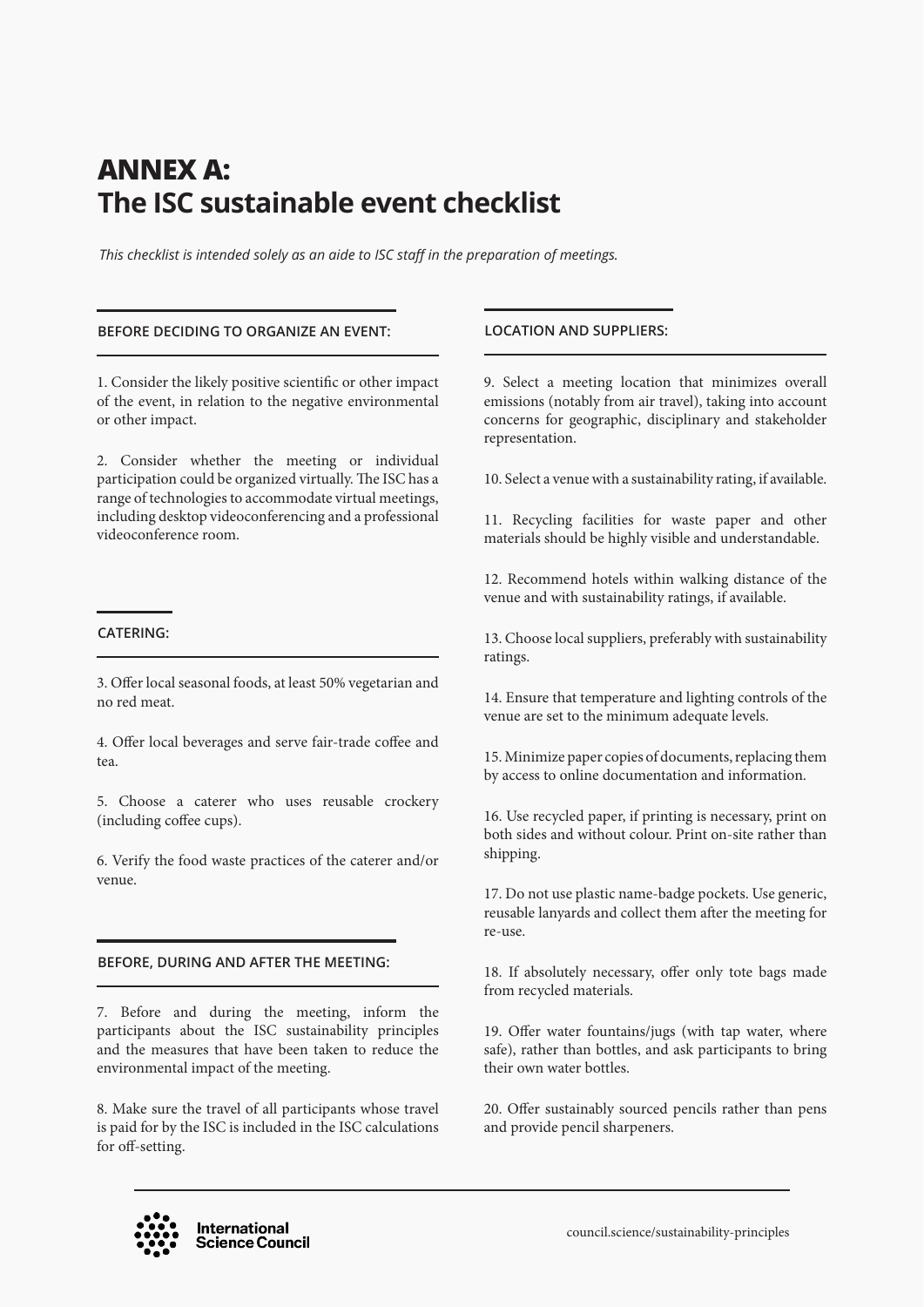# **ANNEX B: ISC INTERNAL OPERATIONS CHECKLIST**

*This checklist is intended to provoke discussion and reflection on measures that could be taken to improve the sustainability performance of the ISC. A small internal committee should answer the questions collectively once a year and propose possible follow-up action.* 

# **ENERGY SOURCES**

1. Do we source our energy (electricity and heating) from the most sustainable provider?

# **ENERGY USAGE**

2. Is the workplace properly insulated, draughtproofed and ventilated?

3. Are the thermostats in the right places and set to the right temperature (19ºC for heating, 24ºC for cooling)?

4. Are there automatic power-reducing features, e.g. motion sensor lights, timers, power downs?

5. Is equipment low energy?

- a. Lighting
- b. Computer monitors
- c. Other

6. Are staff trained to use equipment in an ecofriendly way?

a. Email

b. Virtual conferencing

c. Other use of computers (streaming music/ videos)

d. Turning off equipment when leaving the office

- e. Turning off lights when not in use
- 7. Do we know our annual energy use?
- 8. Do we off-set our internal energy use?

# **OTHER RESOURCES**

9. Do we minimize the use of resources other than energy?

- a. Paper
	- i. Are administrative tasks digitized where possible?
	- ii. Is there a sustainable publishing policy?
- b. Packaging
	- i. Coffee packaging/capsules
- c. Disposable items (stationery)
- d. Water

# **WASTE AND RECYCLING**

10. Are measures in place to reduce waste and increase people's consciousness of the need to reduce waste?

11. Are recycling facilities for waste paper and other materials highly visible?

12. Are recycling guidelines up to date, clear and visible? Are staff trained in good recycling practices?

13. Is equipment recycled at the end of its life?